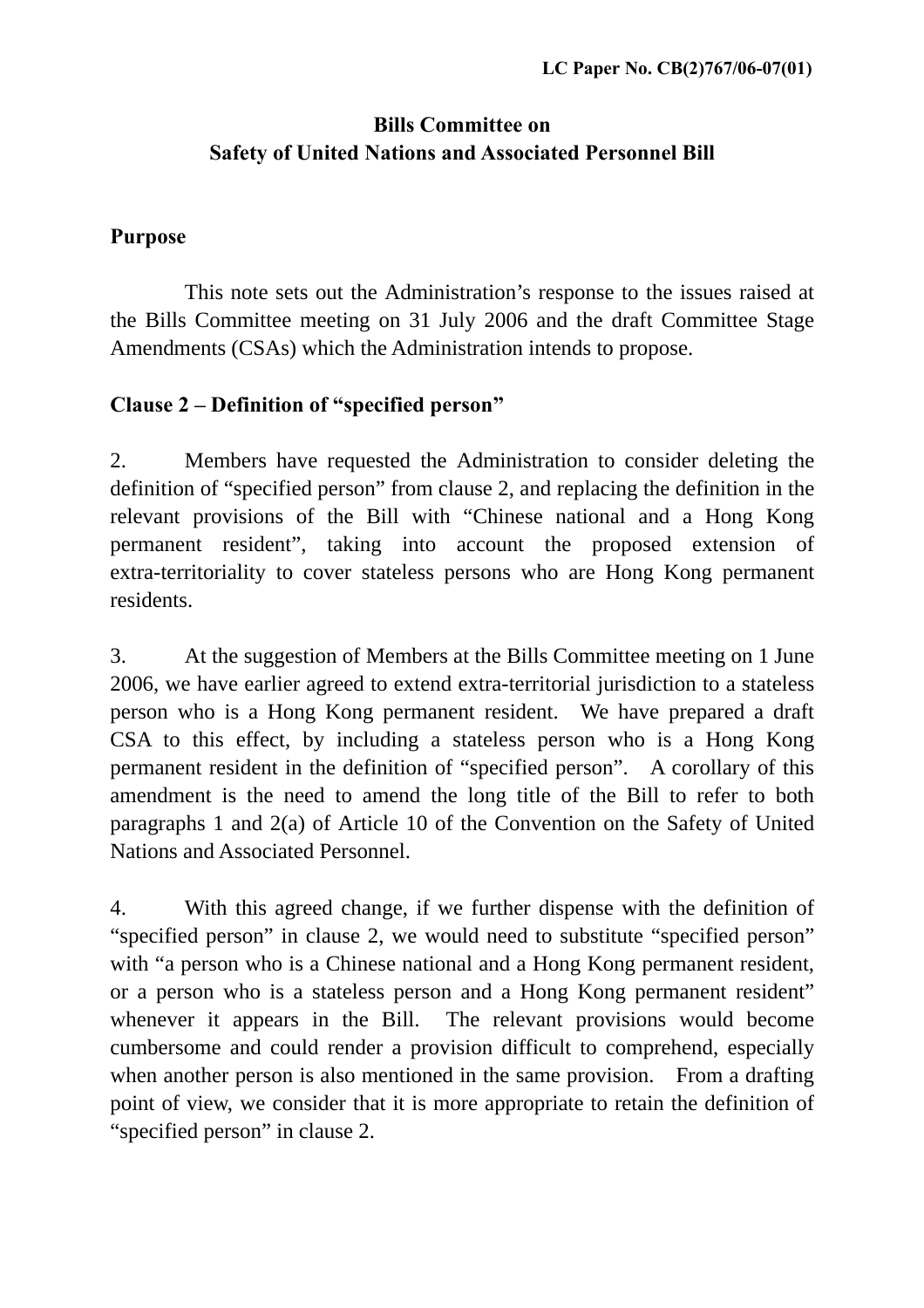### **Clause 5 – Offence of threat**

5. Given the higher penalty prescribed for the offence of threat under the Bill, Members have suggested that the "intent" to commit crimes against United Nations and associated personnel, or the "knowledge" that the crime was targeted at a member of the United Nations and associated personnel should be included as an element of the offence of threat. We accept this suggestion, and propose to revise clause 5 to provide that in the context of a threat offence, an offender knowing or having reason to believe that the person to whom an act constituting a "relevant offence" will be done is a member of the United Nations or associated personnel, commits an offence. With clause 5 amended, clause 7 will need to be consequentially amended to provide for an exception for clause 5.

6. The draft CSAs reflecting the above changes are at the **Annex**.

Security Bureau December 2006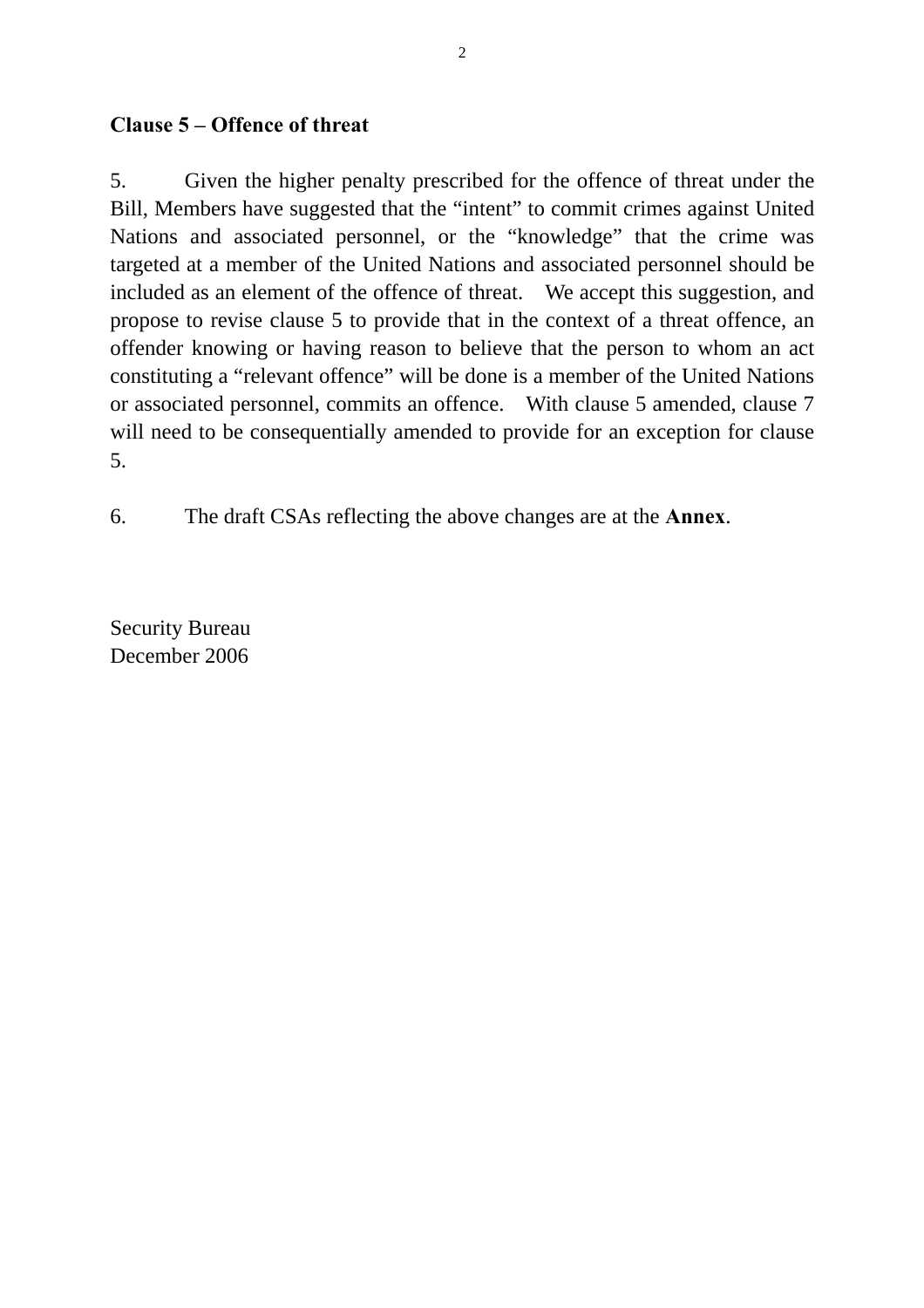SAFETY OF UNITED NATIONS AND ASSOCIATED PERSONNEL BILL

#### **COMMITTEE STAGE**

#### Draft Amendments to be moved by the Secretary for Security

Clause **Amendment** Proposed long title By deleting "paragraph 1" and substituting "paragraphs 1 and  $2(a)$ ". 2 By deleting the definition of "specified person" and substituting - ""specified person" (指明人士) means –

- (a) a person who is
	- (i) a Chinese national; and
	- (ii) a Hong Kong permanent

resident; or

- (b) a person who is
	- (i) a stateless person; and
	- (ii) a Hong Kong permanent

resident;".

5 By deleting subclauses (1) and (2) and substituting - "(1) A person shall not, in order to compel another person to do or refrain from doing any act,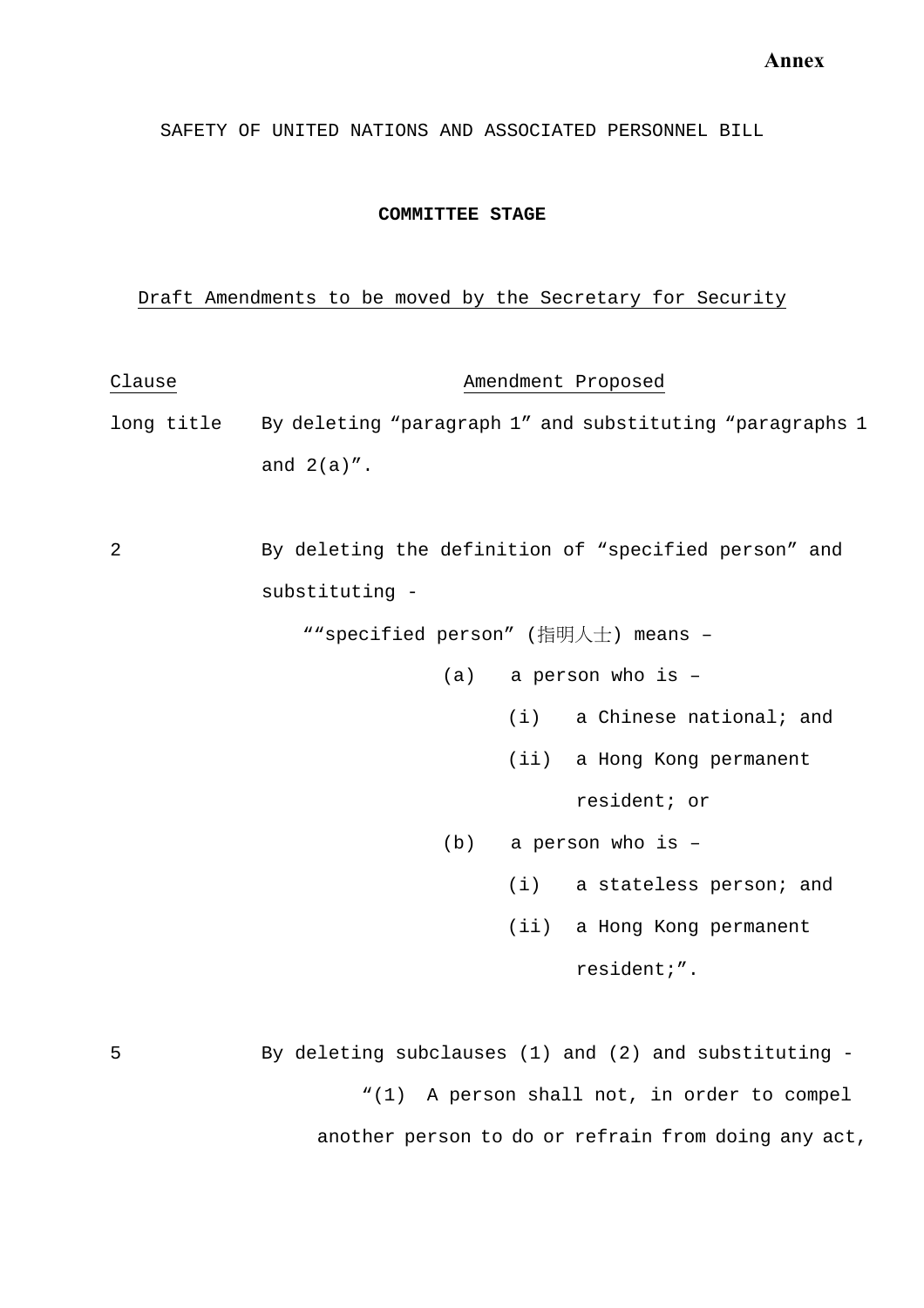make to the other person a threat that an act will be done which, if done, would constitute a relevant offence –

- (a) with the intention that the other person will fear that the threat will be carried out; and
- (b) knowing or having reason to believe –
	- (i) that, in relation to a threat that an act will be done to or in relation to any person ("relevant person"), the relevant person is a member of the United Nations personnel or a member of the associated personnel; or
	- (ii) that, in relation to a threat that an act will be done to or in relation to any premises or means of transportation, the premises are or the means of transportation is ordinarily used by a member of the United Nations personnel or a member of the associated personnel.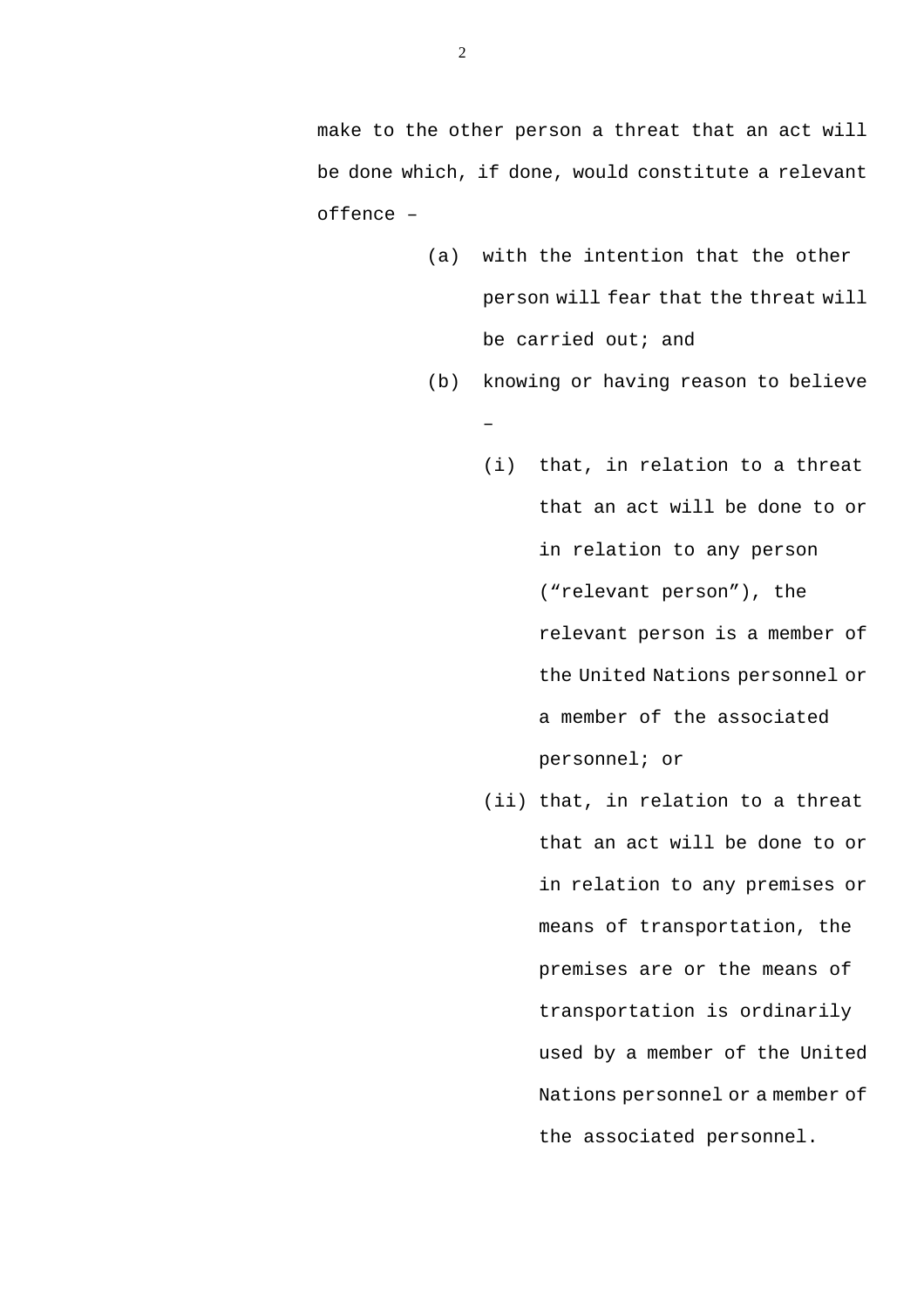(2) A specified person shall not, outside Hong Kong, in order to compel another person to do or refrain from doing any act, make to the other person a threat that an act will be done which, if done, would constitute a relevant offence –

- (a) with the intention that the other person will fear that the threat will be carried out; and
- (b) knowing or having reason to believe –
	- (i) that, in relation to a threat that an act will be done to or in relation to any person ("relevant person"), the relevant person is a member of the United Nations personnel or a member of the associated personnel; or
	- (ii) that, in relation to a threat that an act will be done to or in relation to any premises or means of transportation, the premises are or the means of transportation is ordinarily used by a member of the United